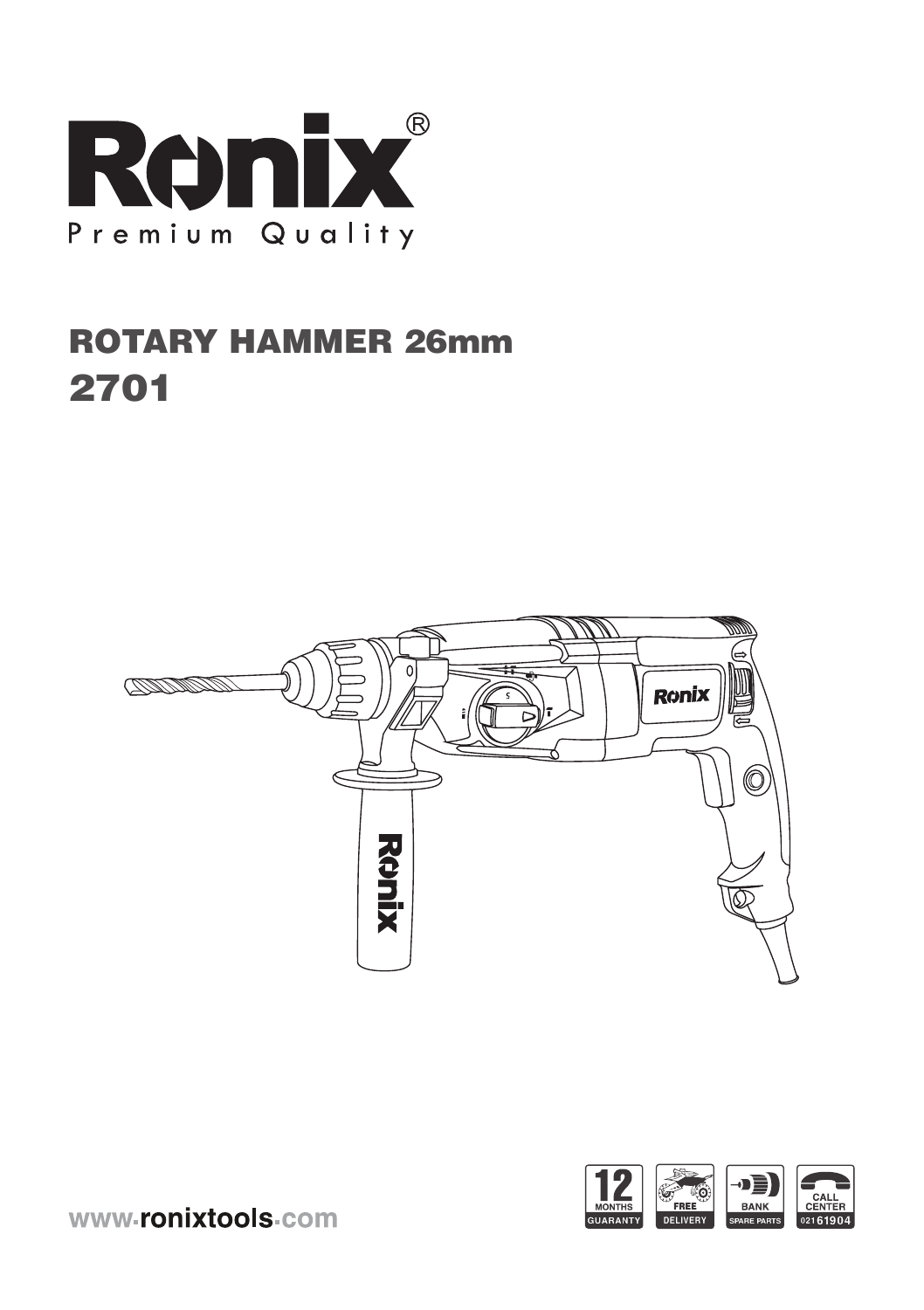

## **SPECIFICATIONS**

| Model                        | 2701                                                        |
|------------------------------|-------------------------------------------------------------|
| Power                        | 800W                                                        |
| Voltage                      | 220V                                                        |
| Frequency                    | 50Hz                                                        |
| No Load Speed                | 1100RPM                                                     |
| <b>Impact Rate</b>           | 4000BPM                                                     |
| <b>Impact Energy</b>         | ЗJ                                                          |
| <b>Max Drilling Capacity</b> | Steel: 13mm<br>Concrete: 26mm<br>Wood: 40mm                 |
| Weight                       | 2.6KG                                                       |
| Accessories                  | Drill bit: 3 pcs<br>Pointed Chisel: 1pc<br>Flat Chisel: 1pc |

## **PARTS LIST**

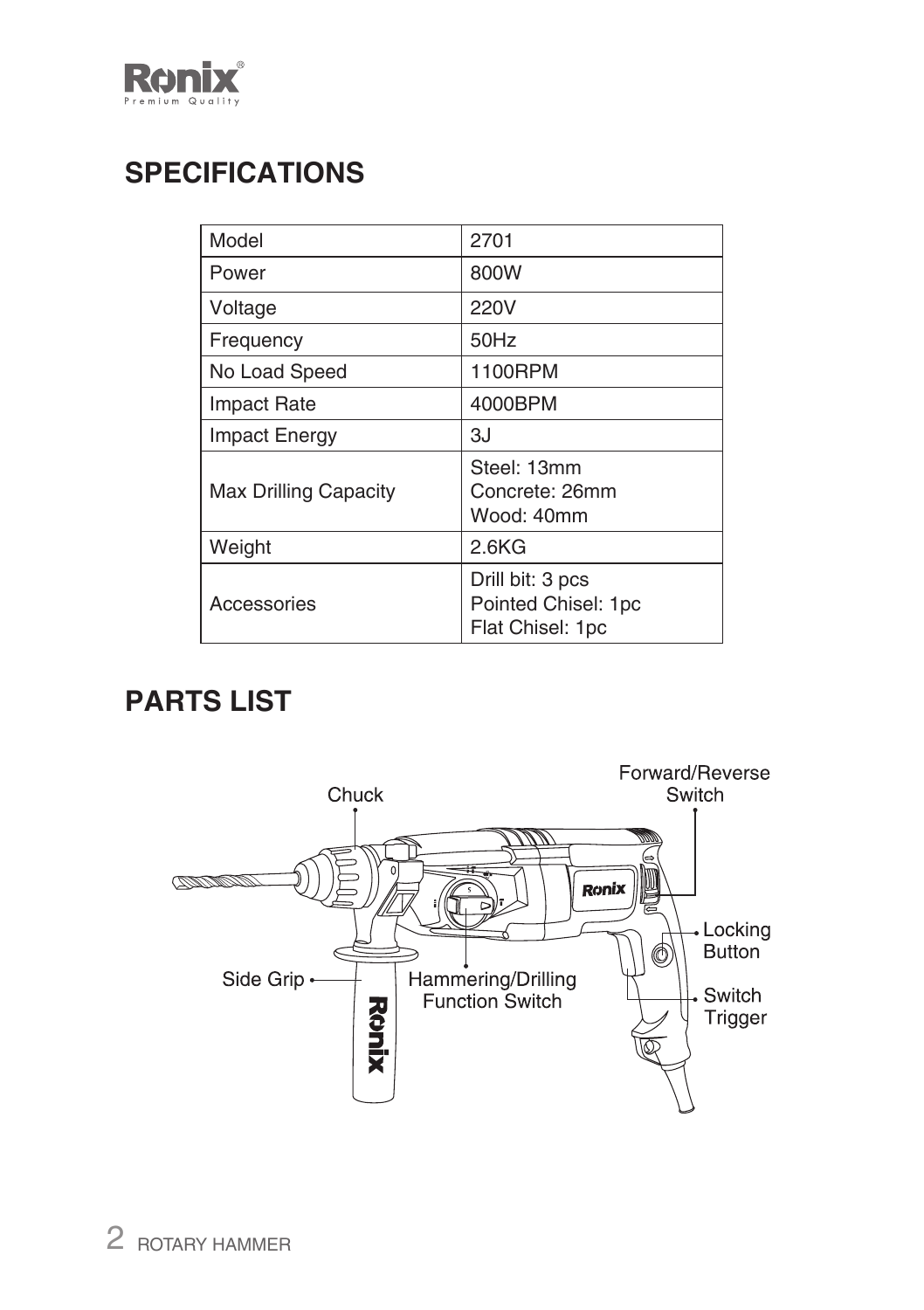

## **GENERAL SAFETY RULES**

# A WARNING!

Read and understand all instructions. Failure to follow al instructions listed below, may result in electric shock, fire and I or serious personal injury.

### **.WORK AREA**

- keep your work area clean and well it. Cluttered benches and dark areas invite accidents.

- Do not operate power tools in explosive atmospheres, such as in the presence of flammable liquids, gases, or dust. Power tools create sparks which may ignite the dust or fumes.

- Keep bystanders, children, and visitors away while operating a power tool. Distractions can cause you to lose control.

### **.ELECTRICAL SAFETY**

- Power tool plugs must match the outlet.

Never modify the plugs in any way .Do not use any adapter plugs with earthed power tools. Unmodified plugs and matching outlets will reduce risk of electric shock.. Do not change the plug in any way. Double insulation eliminates the need for the three wire grounded power cord and grounded power supply system.

- Avoid body contact with grounded surfaces such as pipes, radiators, ranges and refrigerators. These is a increased risk of electric shock if your body is grounded.

- Do not expose power tools to rain or wet conditions. Water entering a power tool will increase the risk of electric shock.

- Do not abuse the cord. Never use the cord to carry the tools or pull the plug from an outlet. Keep cord away from heat, oil, sharp edges or moving parts. Replace damaged cords immediately.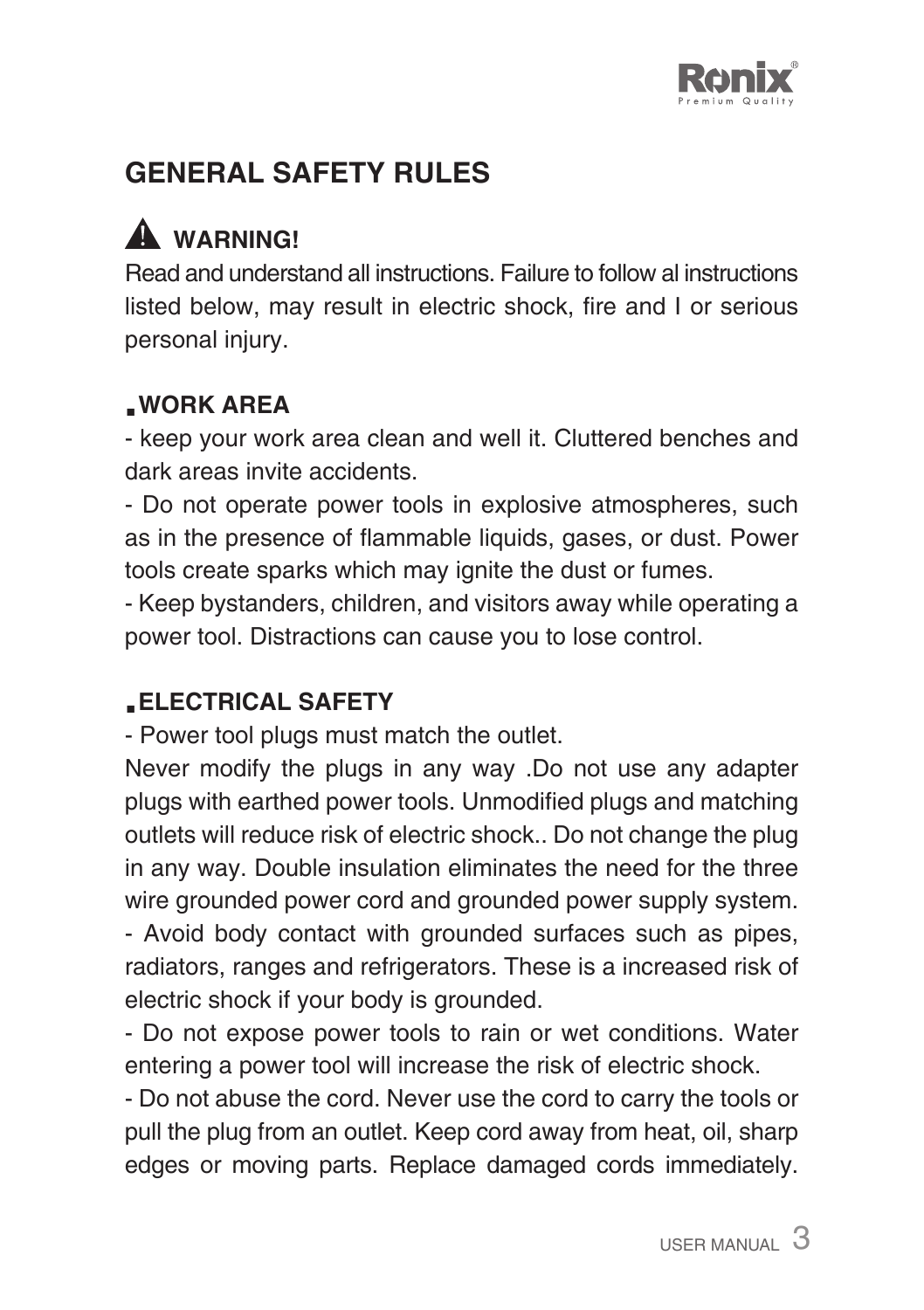

Damaged cord increase the risk of electric shock.

- When operating a power tool outside, use an outdoor extension cord marked "W-A" or "W". These cords are rated for outdoor use and reduce the risk of electric shock.

#### **.PERSONAL SAFETY**

- Stay alert, watch what you are doing and use common sense when operating a power

tool. Do not use tool while tired or under the influence of drugs, alcohol, or medication. A moment of inattention while operating power tools may result in serious personal injury.

- Dress properly. Do not wear loose clothing or jewelry. Contain long hair. Keep your hair, clothing, and gloves away from moving parts. Loose clothes , jewelry, or long hair can be caught in moving parts.

- Avoid accidental starting. Be sure switch is off before plugging in. Carrying tools with your finger on the switch or plugging in tools that have the switch on invites accidents.

- Remove adjusting keys or wrenches before turning the tool on. A wrench or a key that is left attached to a rotating part of the tool may result in personal injury.

- Do not overreach. Keep proper footing and balance at all times. Proper footing and balance enables better control of the tool in unexpected situations.

- Use safety equipment. Always wear eye protection. Oust mask, non-skid safety shoes, hard hat, or hearing protection must be used for appropriate conditions. Ordinary eye or sun glasses are NOT eye protection.

## **.TOOL USE AND CARE**

- Use clamps or other practical way to secure and support the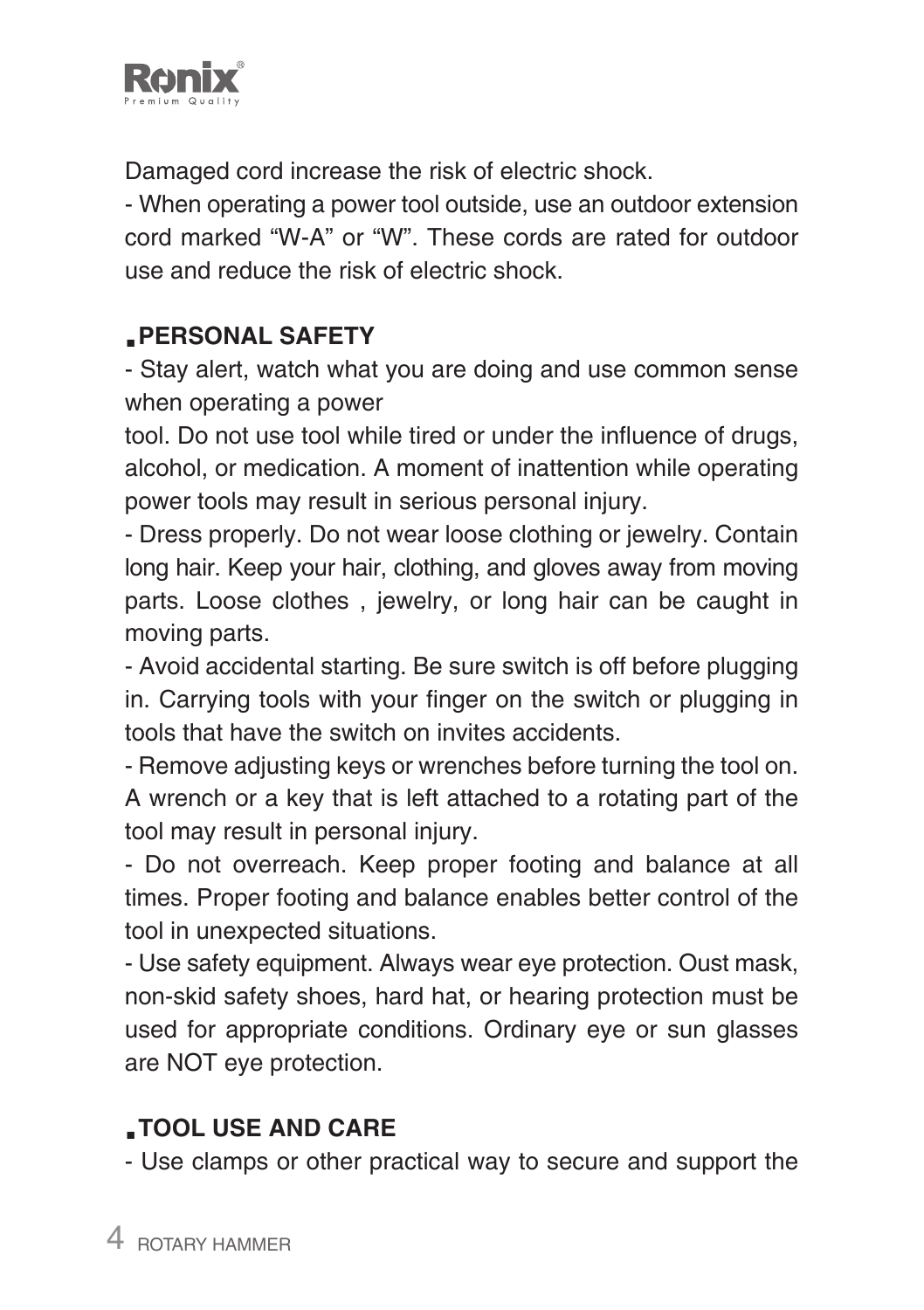

workpiece to a stable platform. Holding the work by hand or against your body is unstable and may lead to loss of control.

- Do not force tool. Use the correct tool for your application. The correct tool will do the job better and safer at the rate for which it is designed.

- Do not use tool if switch docs not turn It on or off. Any tool that cannot be controlled with the switch is dangerous and must be repaired.

- Disconnect the plug from the power source before making any adjustments, changing accessories, or storing the tool. Such preventive safety measures reduce the risk of starting the tool accidentally.

- Store idle tools out of reach of children and other untrained persons. Tools are dangerous in the hands of untrained users.

- Maintain tools with care. Keep cutting tools sharp and clean. Properly maintained tools with sharp cutting edges are less likely to bind and are easier to control.

- Check for misalignment or binding of moving parts, breakage of parts, and any other condition that may affect the tools operation. If damaged, have the tool serviced before using. Many accidents are caused by poorly maintained tools.

- Use only accessories that are recommended by the manufacturer for your model. Accessories that may be suitable for one tool, may become hazardous when used on another tool.

#### **.SERVICE**

- Tool service must be performed only by qualified repair personnel. Service or maintenance performed by unqualified personnel could result in a risk of injury.

- When servicing a tool, use only Identical replacement parts. Follow instructions in the Maintenance section of the manual.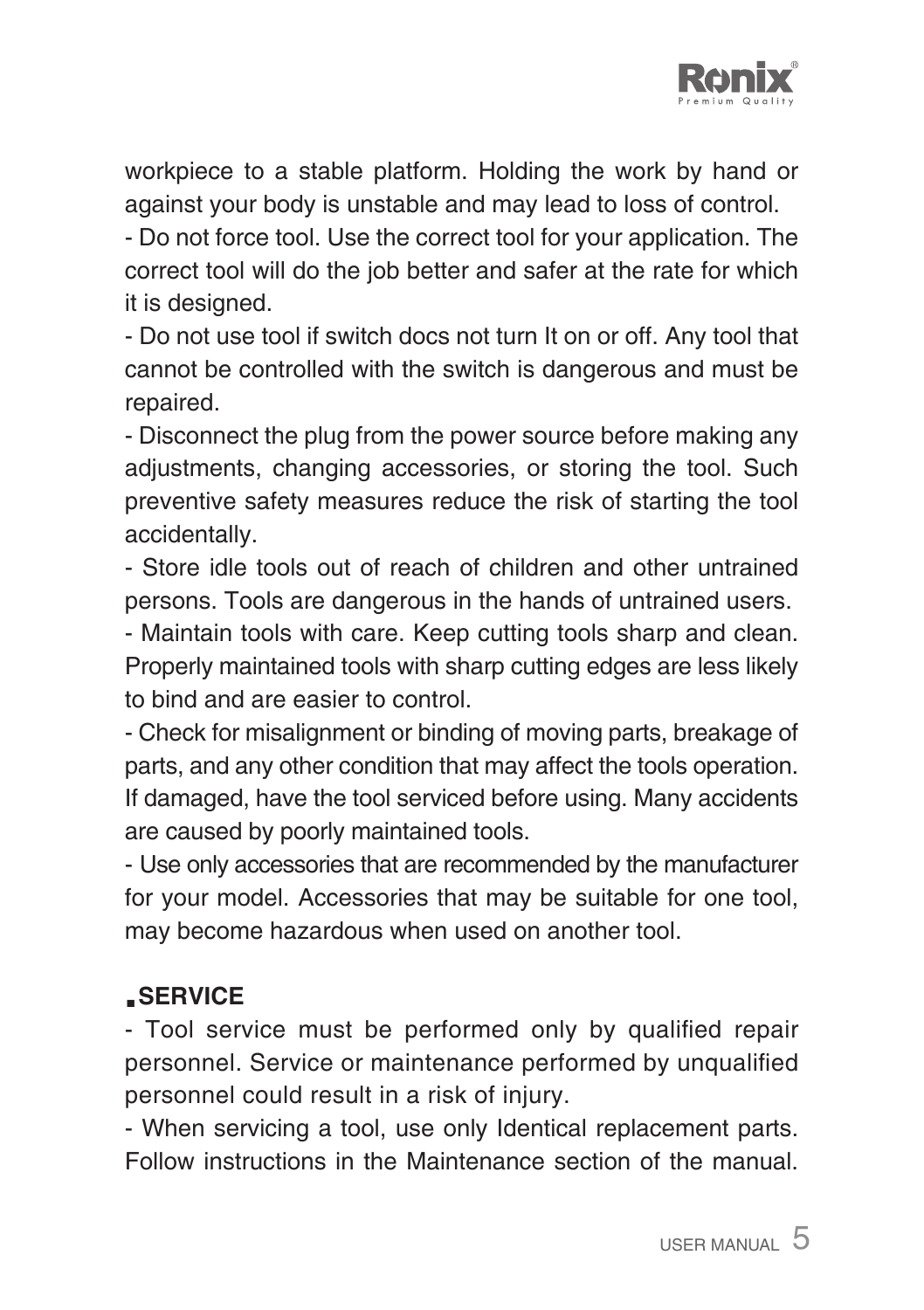

Use of unauthorized parts or failure to follow Maintenance instructions may create a risk of electric shock or injury.

## **SPECIFIC SAFTETY RULES**

DO NOT let comfort or familiarity with product (gained from repeated use) replace strict adherence to rotary hammer safety rules. If you use this tool unsafely or incorrectly, you can suffer serious personal injury.

- Hold tool by insulated gripping surfaces when performing an operation where the cutting tools may contact hidden wiring or its own cord. Contact with a "live" wire will make exposed metal parts of the tool "live" and shock the operator

- Always be sure you have a firm footing. Be sure no one is below when using the tool in high locations.

- Hold the tool firmly.

- Keep hands away from rotating parts.

- Do not leave the tool running. Operate the tool only when hand-held.

- Do not touch the drill bit or the workpiece immediately after operation; they may be extremely hot and could burn your skin.

- Wear ear protectors when using the tool for extended periods. Prolonged exposure to high intensity noise can cause hearing loss.

- Wear a hard hat (safety helmet), safety glasses and/or face shield. Ordinary eye or sun glasses arc NOT safety glasses. It is also highly recommended that you wear a dust mask and thickly padded gloves.

- Be sure the bit is secured in place before operation.

- Under normal operation, the tool is designed to produce vibration. The screws can come loose easily, causing a breakdown or accident. Check tightness of screws carefully before operation.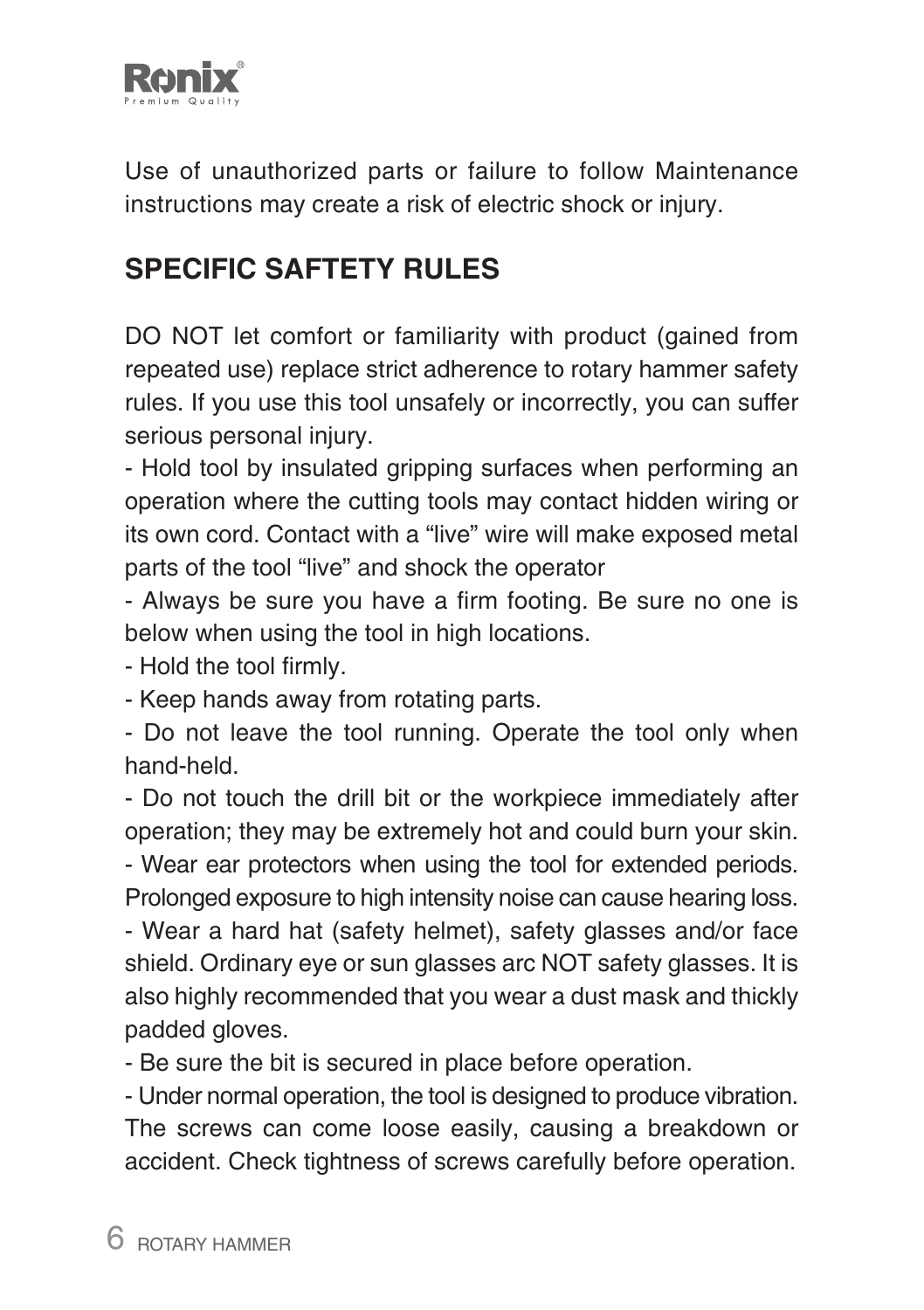

- In cold weather or when the tool has not been used for a long time, let the tool warm up for a while by operating it under no load. This will loosen up the lubrication. Without proper warm-up, hammering operation is difficult.

- Do not point the tool at any one in the area when operating. The bit could fly out and injure someone seriously.

- Some material contains chemicals which may be toxic. Take caution to prevent dust inhalation and skin contact. Follow material supplier safety data.

- The tool designed safe clutch equipment, please turn off the machine when the clutch connection

## **SYMBOLS**

The following show the symbols used for the tool.

## **.USING INSTRUCTIONS INSTALL OR REMOVE DRILL BIT**

# A CAUTION:

please unplug the machine before installing or removing drill bit. Coat a little grease at the connecting end of the drill bit, press down the chuck then insert the connecting end into the chuck hole and release hand from the chuck. After inserting, makesure the drill bit can move axially but locked well and cannot be taken out from the chuck. If you want to remove the drill bit, please press down the chuck then take out the dill bit.

|         | Voltage                                 |
|---------|-----------------------------------------|
|         | No load speed.                          |
|         | Ampere                                  |
| $-/min$ | Revolutions or reciprocation per minute |
| Hz      | hertz                                   |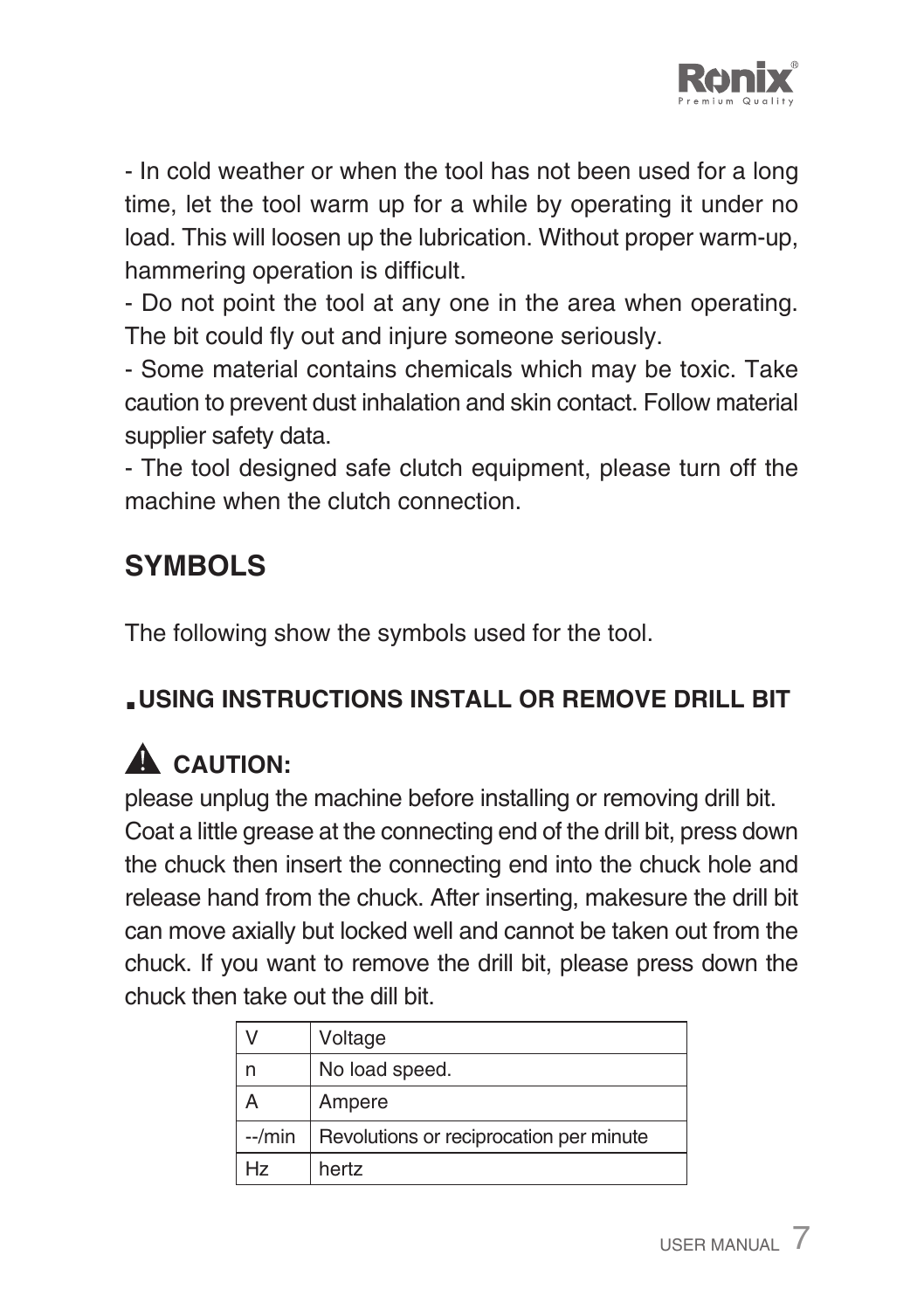



### **.INSTALL OR REMOVE SIDE GRIP**

The side grip has been installed on the machine inside the box. If you want to adjust the angle of side grip, please swivel the grip anticlockwise to loosen it and turn to the desired angle, then swivel it clockwise.



### **.ADJUST DEPTH RULER**

In the grip base, there is a hole for the depth ruler. Press down the button, insert the depth ruler and move it to desired depth, then release the button to secure it.



#### **.FORWARD/REVERSE SWITCH**

When on/off switch trigger released, then the machine is off.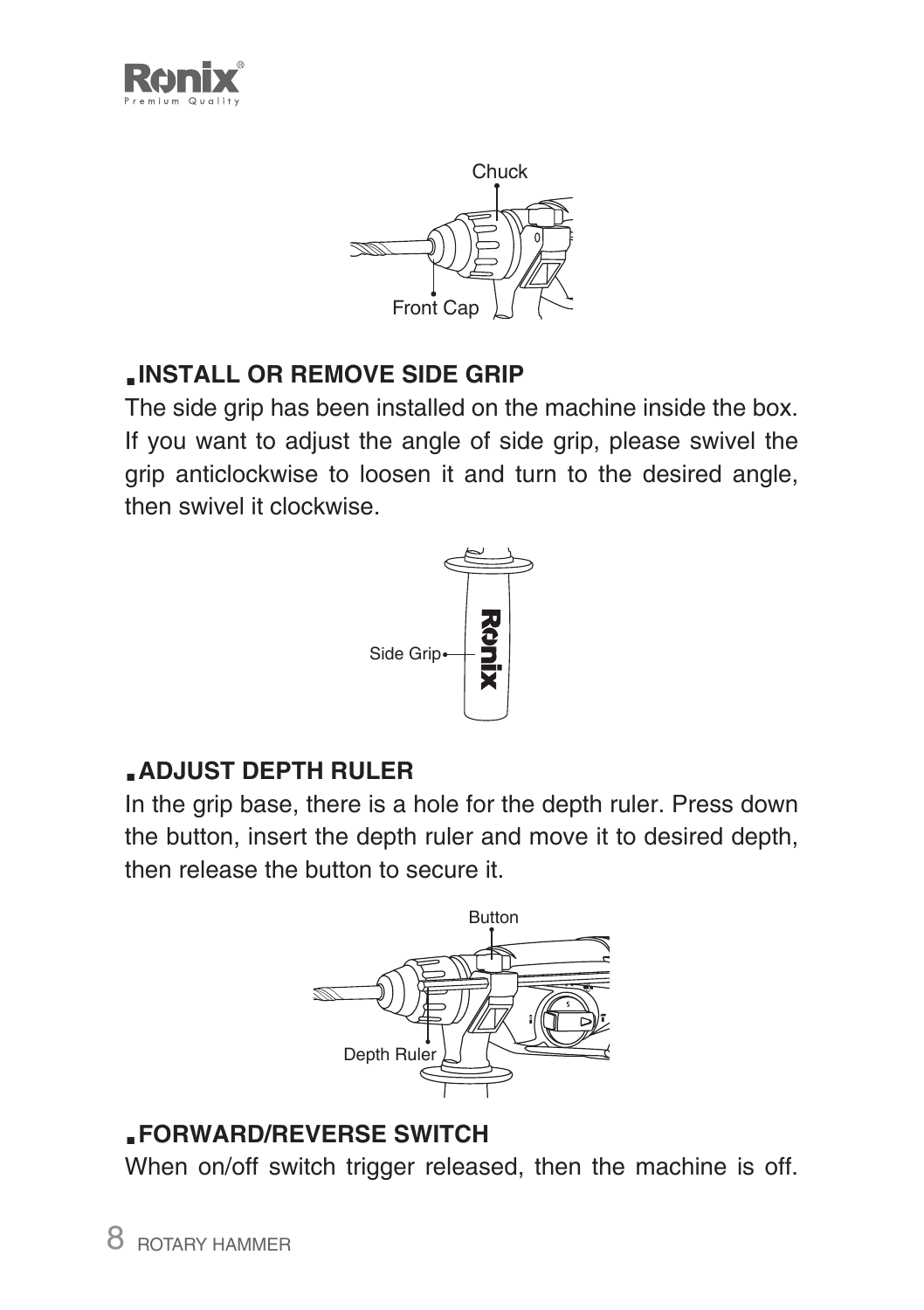

Shift the Forward/Reverse switch to forward or reverse drilling.



### **.HAMMERING AND DRILLING FUNCTION**

Press down the small knob and turn the big knob till the " $\Delta$ " to " $\hat{\parallel}$ " and release the small knob, then it is for drilling function only.

Press down the small knob and turn the big knob till the " $\Delta$ " to "  $\mathbb{T}$   $\mathbb{N}$  " and release the small knob, then it " $\Delta$ " is "  $\mathbb{T}$   $\mathbb{N}$  " for drilling / hammering function. Press down the small knob and turn the big knob till the " $\Delta$ " to " $\pi$ " and release the small knob, then it is for hammering function only.



### **.ON/OFF SWITCH**

Press down the trigger, then the machine is on. Release the trigger, then the machine is off.

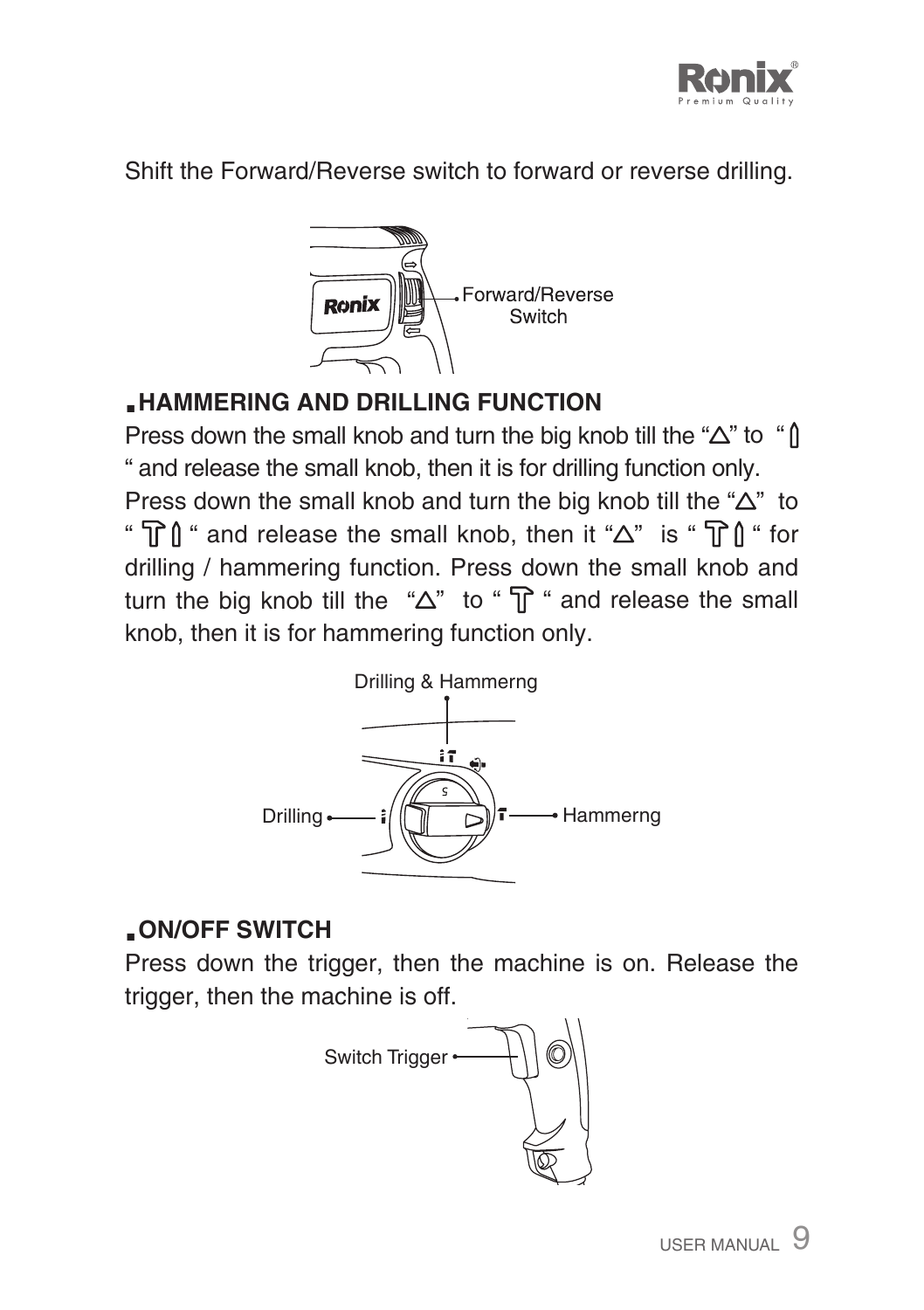

## **MAINTENANCE & DAILY CARE**

# A CAUTION:

Always be sure that the tool is switch off and unplugging before attempting to perform inspection and maintenance.

1) The tool and its air vents have to be keep clean, regularly clean the tool's air vents or whenever the vents start to become obstructed.

2) Check the all screws if loosened or not periodically.

3) Check the cord insulation if broken or not.

# A CAUTION:

Be sure to re-install the knob after inserting new carbon brush. After replacing brushes, plug in the tool break in brushes by running tool with no load for about ten minutes. Then check the tool while running, when releasing the switch trigger.